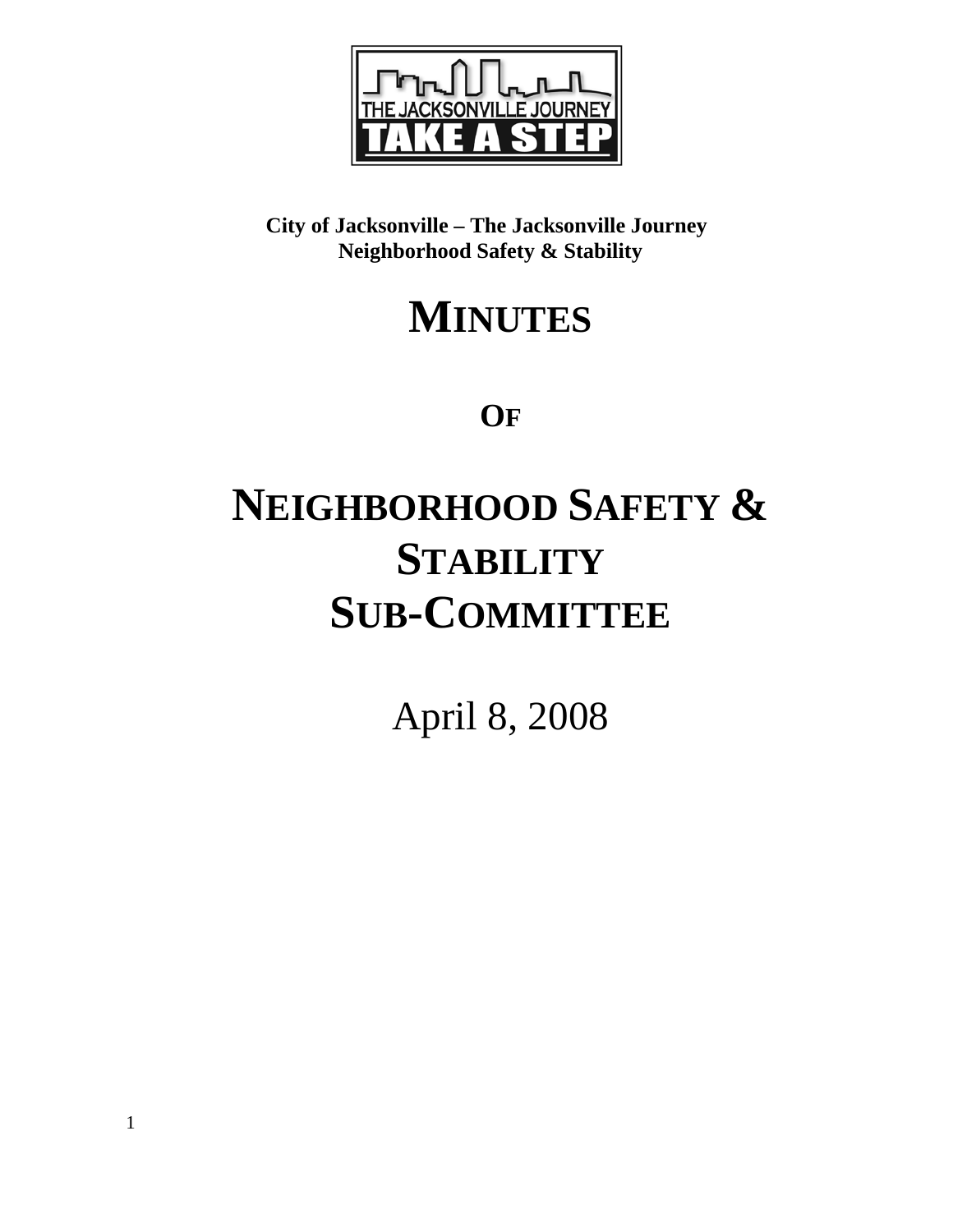### **The Jacksonville Journey – Neighborhood Safety & Stability Sub-Committee April 8, 2008 2:30 p.m.**

**PROCEEDINGS before the Jacksonville Journey – Neighborhood Safety & Stability Sub-Committee taken on Tuesday, April 8, 2008, Edward Ball Building, 8th Floor – 214 N. Hogan Street, Jacksonville, Duval County, Florida commencing at approximately 2:30 p.m.** 

> **Neighborhood Safety & Stability Committee Tony Boselli, Chair Oliver Barakat, Member John Clark, Member Charlie Commander, Member Michael Edwards, Member Ronnie Ferguson, Member Joni Foster, Member Mark Griffin, Member Charles Griggs, Member Tripp Gulliford, Member Alberta Hipps, Member Suzanne Jenkins, Member Curtis Johnson, Member Diane Kerr, Member Lisa Moore, Member Devin Reed, Member Jim Robinson, Member Toney Sleiman, Member Eric Smith, Member Eddie Staton, Member**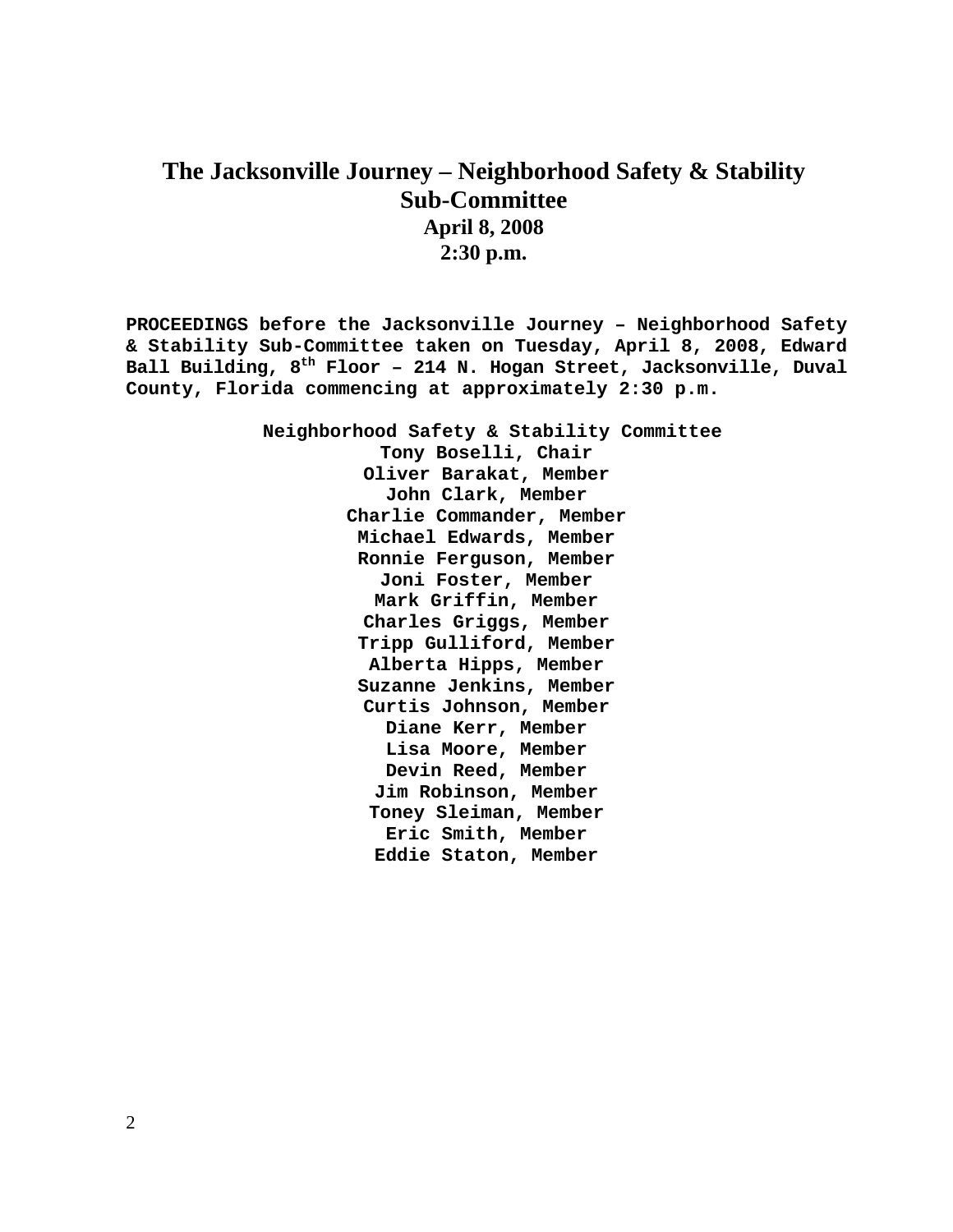#### **APPEARANCES**

#### **COMMITTEE CHAIRS & MEMBERS:**

TONY BOSELLI, Chair MICHAEL EDWARDS, Member CHARLIE COMMANDER, Member RONNIE FERGUSON, Member JONI FOSTER, Member CHARLES GRIGGS, Member TRIPP GULLIFORD, Member ALBERTA HIPPS, Member SUZANNE JENKINS, Member CURTIS JOHNSON, Member DIANE KERR, Member DEVIN REED, Member ERIC SMITH, Member

#### **ABSENT MEMBERS:**

OLIVER BARAKAT, Member JOHN CLARK, Member MARK GRIFFIN, Member LISA MOORE, Member EDDIE STATON, Member JIM ROBINSON, Member TONEY SLEIMAN, Member

#### **STAFF:**

KERRI STEWART CHAD POPPELL JENNIFER SAVAGE

#### **OTHERS PRESENT:**

Pam Wilson Derek Igou Matt Galnor James Richardson Marilyn Fenton-Harmer Earl Kitchings Matt White Rosemary Wesolowski Jenna Emmons Shannon Nazworth Mary Kay O'Rourke Mary Beth Ridderman Marguerite (no last name)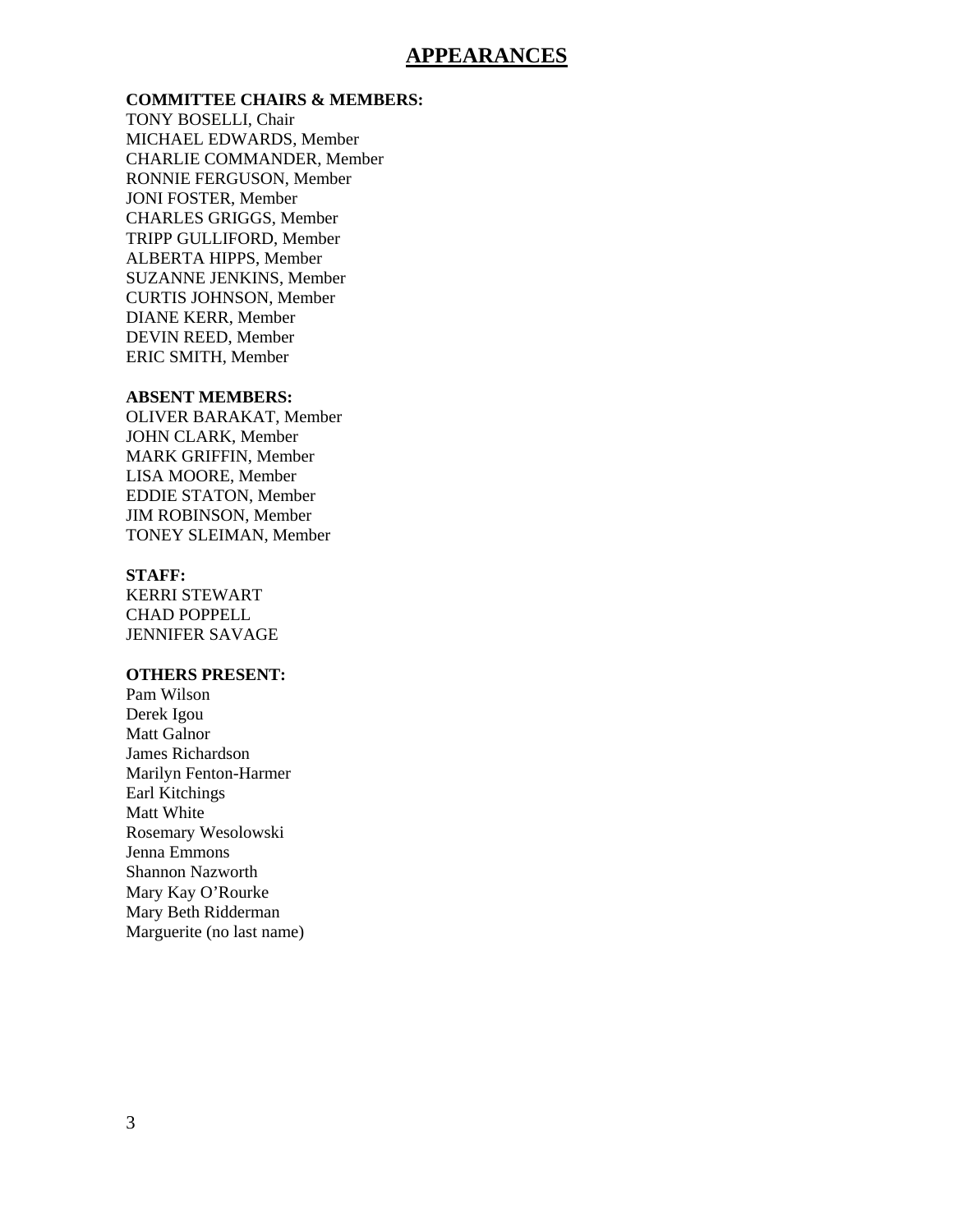#### **PROCEEDINGS**

April 8, 2008

Neighborhood Safety & Stability Chair/Committee 2:30 p.m. **Call to Order and Comments.** Chair Boselli called the meeting to order at 2:40 p.m.

**Purpose of Meeting.** Discuss the Mayor's crime initiative – The Jacksonville Journey – Take a Step – Neighborhood Safety & Stability Sub-Committee.

 Chairman Boselli opened the meeting by addressing an article that ran in the Florida Times-Union exploring the attendance of Jacksonville Journey members to their committee meetings. He said he realizes that this is a voluntary position and that he appreciates the time and effort the members of this committee have given. He then overviewed the process for the remainder of the Journey, saying that the recommendations would be taken to the Steering Committee Thursday, April 10 and then they will go before the Funding Committee. He also provided highlights from the April 1 Neighborhoods meeting (minutes of which are available online at www.coj.net).

 A motion was made to open the discussion on the recommendation establishing an oversight board responsible for funding and monitoring all parks and recreation programming in community facilities, which was seconded. Some concerns raised regarding this board were: that the current parks advisory board does not have much of a track record to date; that if this were not to fall under the JCC's responsibility it could be duplicating the JCC efforts; that if it were to fall under the JCC's responsibility, the JCC may not be the best-suited to oversee recreation programs; and it could create greater bureaucracy. The committee then voted on the recommendation which can be seen, as amended by the committee, under the action items section below.

 Next, Joni Foster, chair of the Economic Development work group, presented her group's recommendations (the full version of the recommendations the committee reviewed are available under "April 8 handouts" online at coj.net). Members of the committee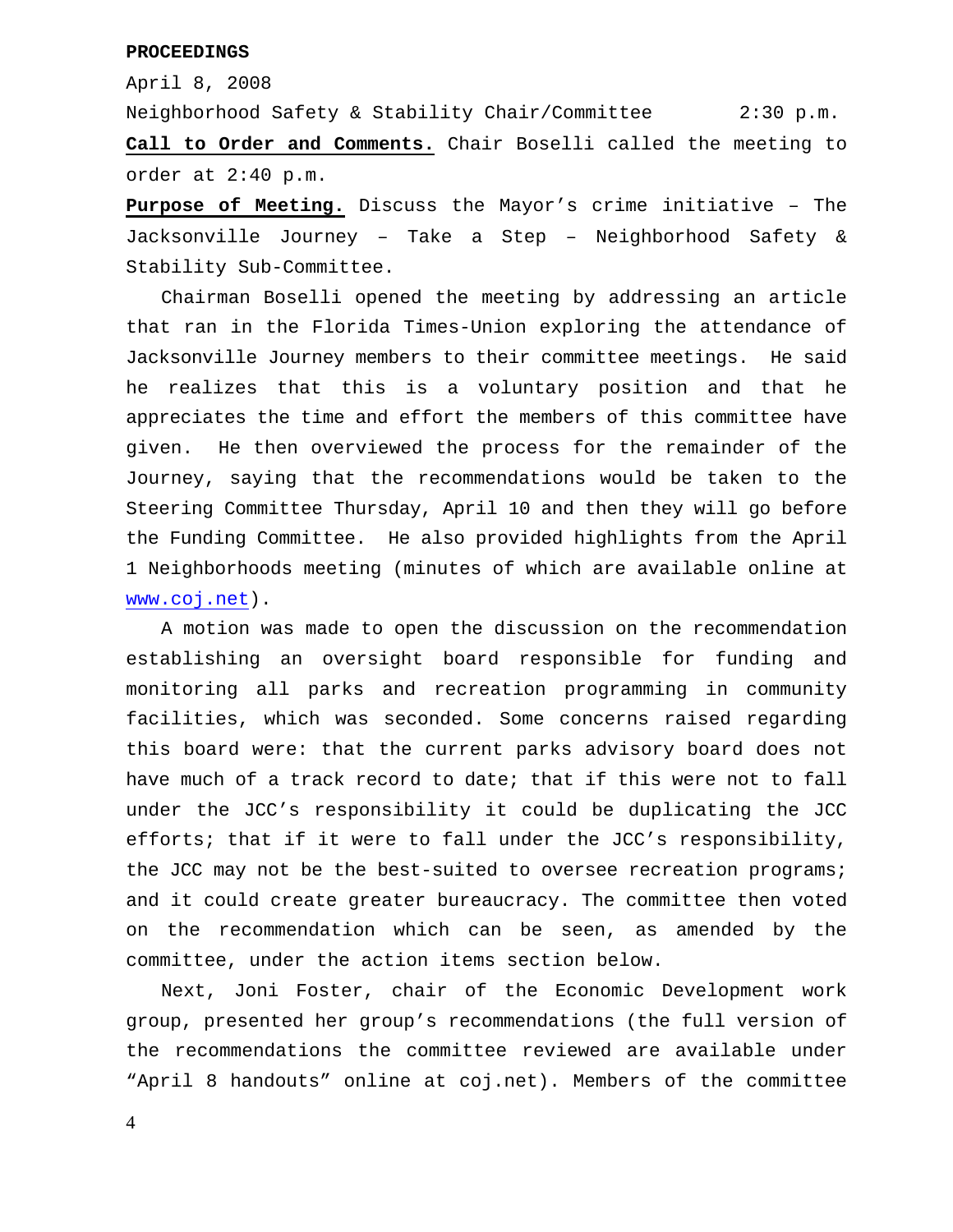voiced concerns regarding the method and vision for devising the recommendations, to which Boselli replied that the recommendations are in line with the committee's vision and represent a fair amount of thought and effort given the two days the group had. The following specific recommendations prompted questions/discussion:

- o **Support neighborhood centers that co-locate services for job, jobs placement and income support services.** Chairman Boselli asked for some examples of this and Foster listed Ready4Work, Real Sense and WorkSource.
- o **Care should be given to funding and setting of social service programs that may discourage economic redevelopment or intensify unwanted activities in commercial sites, corridors and areas.** Ronnie Ferguson asked for further explanation. Foster used a strip mall she is familiar with as an example. She said all that is there is a methadone clinic and an adult entertainment venue, while the rest of the mall sits vacant. She said care should be given to the placement of these agencies, and to ensuring that clients of social service agencies have a place inside to wait so as to not alienate other potential customers from the mall, in turn limiting the number of businesses willing to locate in close proximity to social service sites. Ferguson said that in his experience those agencies locate in the places they do because the strip malls are already vacant, but that he understands the sentiment behind the recommendation.

Eric Smith suggested adding that the recommendations tie in to JTA's Transportation Oriented Development/Destination project. Tripp Gulliford emphasized that funding is also crucial to the success of the recommendations. Alberta Hipps stated that the responsibility of carrying out a number of these recommendations should fall to the city's Housing & Neighborhoods Department and not the JEDC. A motion was made to approve the entire set of recommendations, as amended and with the agreement that staff would combine and re-format the final version for submission to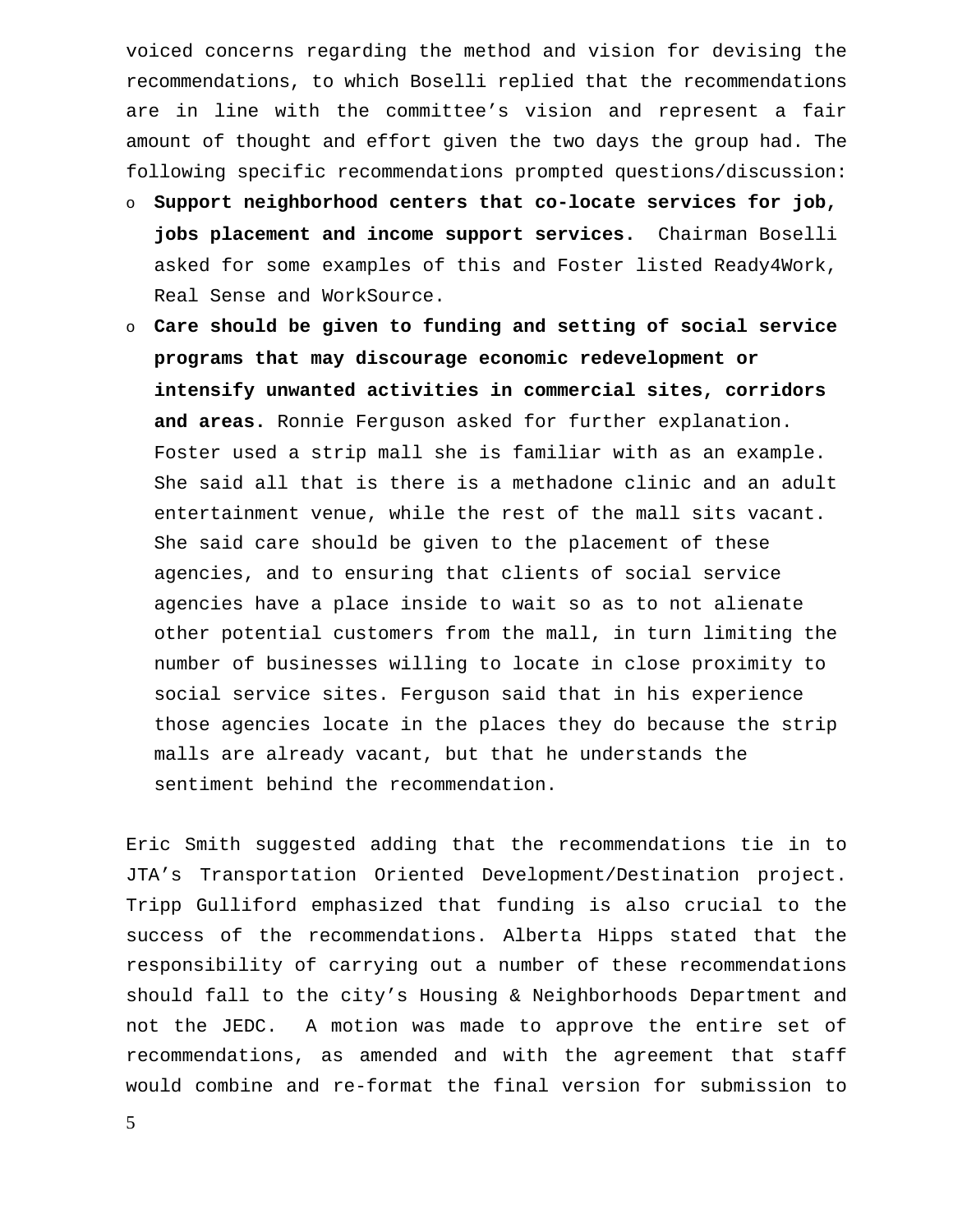the Steering Committee, and they were approved unanimously (amended version below under action items section).

 Chairman Boselli again thanked the group and said the final Steering Committee meeting would be April 24, and that there will be a series of town hall meetings in May and June to garner the public's input on the recommendations.

The meeting adjourned at 4:05 p.m.

#### **2. Action Items**

o Establish a new oversight board for funding and monitoring of all parks and recreation programming in community facilities (ie: community centers, libraries, schools, churches, etc) with the intent of holding both city and non-profit programming accountable for outcomes and leveraging private dollars. Approved unanimously.

The following economic development recommendations were all approved unanimously:

- o Charge the Mayor's Sustainable Communities Department Director to institute a Task Force to further develop our recommendations for neighborhood based economic development strategies.
- o Charge and fund the Housing and Neighborhood Department to develop incentives and planning support for focused neighborhood commercial revitalization.
- o Support neighborhood centers that co-locate services for job, jobs placement and income support services.
- o Support and expand the capacity of neighborhood-based, resident-led organizations to redevelop strategic "hot spot" property that "builds" our way out of crime; and to provide community organizing services that increases resident and business involvement in commercial corridor revitalization efforts. The City's Planning Department should review zoning issues and conduct visioning sessions for 'hot spot'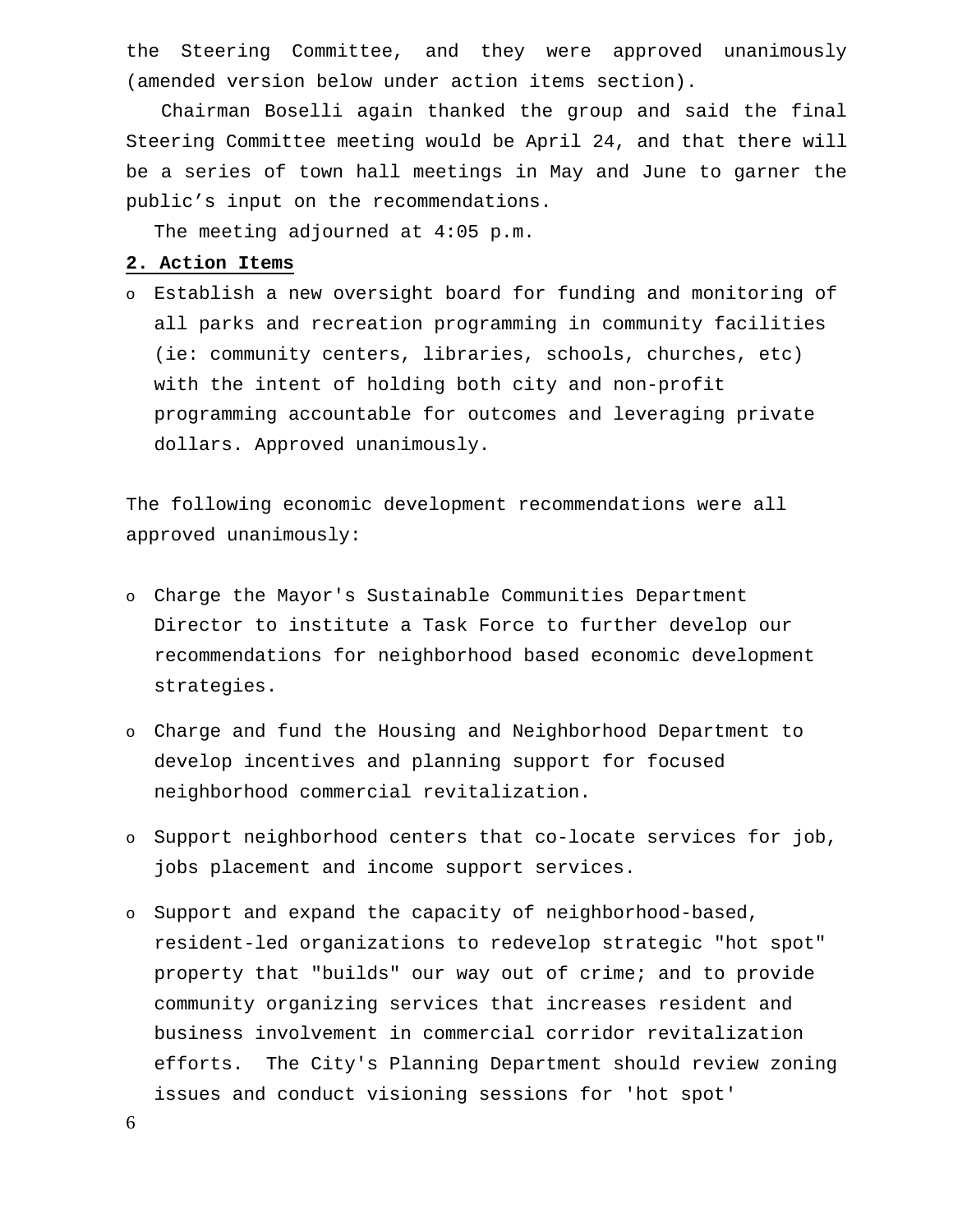commercial corridor areas. Encourage JTA to coordinate location and design of Transit Oriented developments (TODs) with neighborhood and business organizations.

- o Continue proactive enforcement of property safety violations, aggressively move toward proactive enforcement of zoning codes, and increase funding for abatement measures.
- o Funding recommendations:
	- Increase funding for the Northwest Jacksonville Economic Development Fund and create a similar economic development resource for other redeveloping neighborhoods of Jacksonville.
	- Earmark funding streams to support these recommendations using CDBG, CRA/Tax Increment financing, general revenue and other state and federal resources.
	- Educate and encourage nonprofits to use the State Community Contribution Tax Credit to leverage city funds.
	- Enhance efforts of the JEDC marketing and public relations arm of the Enterprise Zone Board to education and implement the incentives and tools of the Enterprise Zone and Empowerment Zones.
- o Support enhanced trash and cleanliness efforts through expanded city sanitation pick up schedules, JSO inmate crews, Clean it up/Green it up and private clean up efforts as demonstrated by the Springfield model efforts.
- o Require JTA to fund and implement trash pickup and beautification of bus stops.
- o Enhance efforts of the JEDC marketing and public relations arm of the Enterprise Zone Board to education and implement the incentives and tools of the Enterprise Zone and Empowerment Zones.